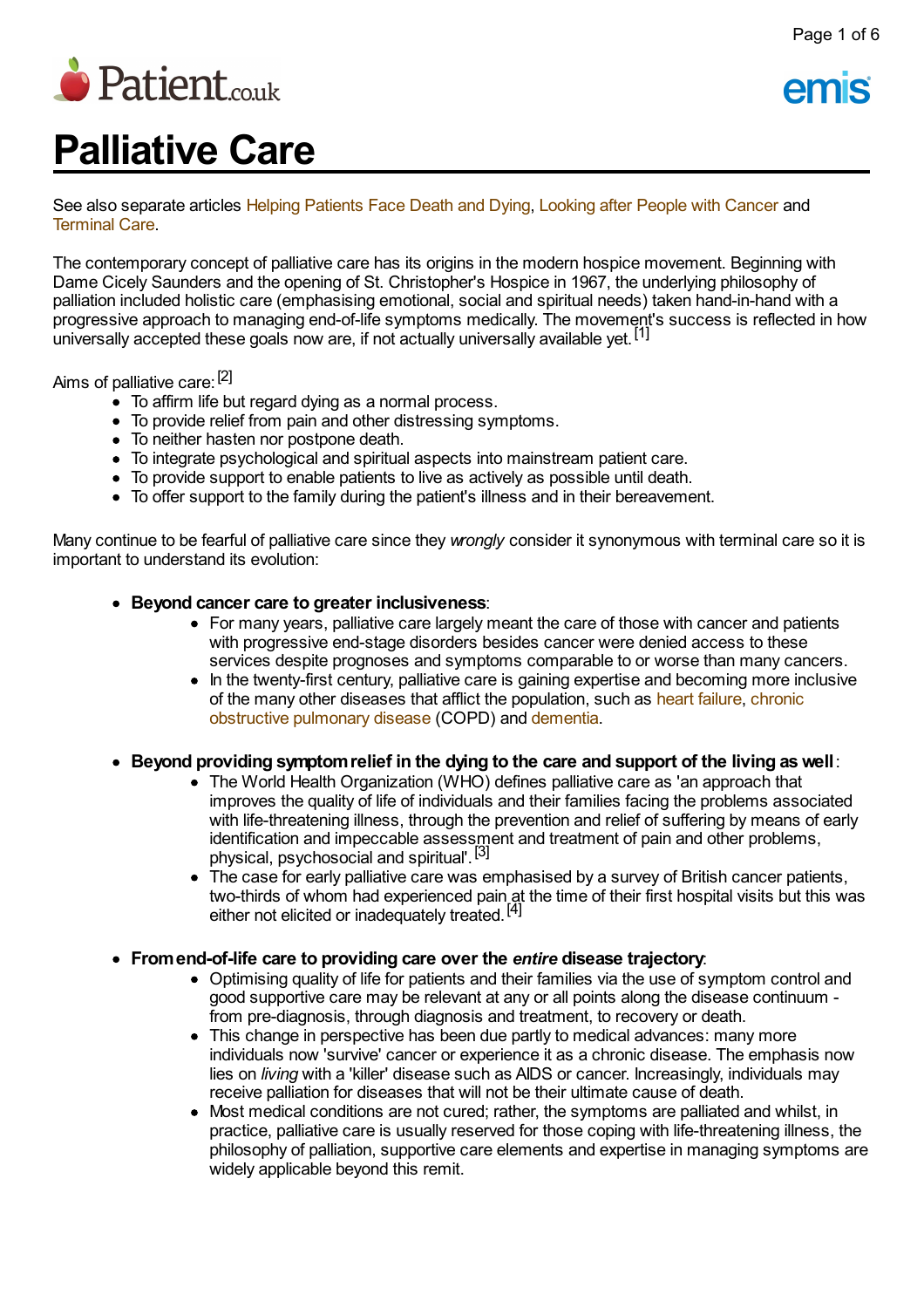- **To the coexistence of palliative and treatment approaches**:
	- Previously, palliative care was used as the only option for a patient when active treatment had failed. It is now appreciated that some aspects are applicable from much earlier in the patient's illness and can be used in combination with disease-modifying or curative treatments.<sup>[5]</sup>
	- Patients and their families may equate palliative care with imminent death and 'hopelessness' so this should be explained carefully. Similarly, hospices are seen as places for people to die and frightened individuals may turn down admission for intensive symptom control or respite.
	- Promote the capacity of palliative care to alleviate suffering and improve quality of life.

# **Epidemiology**

Each full-time GP will have an average of about 20 patient deaths per annum. Typically, 5 will be due to cancer, 5- 7 organ failure (cardiac, renal, COPD), 6-7 through dementia, frailty and decline and 1-2 sudden deaths. [6] Palliative care will be appropriate to many more patients in their care (the average GP has 40 patients with cancer, for example) at any stage in the disease and treatment path from pre-diagnosis to bereavement or survivor support.

Palliative care provision remains uneven in the UK. The 2004 House of Commons Health Committee's 'Inquiry into Palliative Care in England' found:

- Gross inequality of access to hospice and other specialist palliative care services by diagnosis (95% went to people with cancer).
- National Institute for Health and Clinical Excellence (NICE) guidance on 'Supportive and Palliative Care for Adults with Cancer' [7] should be fully implemented and its underlying principles should be extended to develop palliative care for patients suffering other life-threatening conditions.
- Issues surrounding choice of place of death:
	- Between 50-90% of patients with cancer wish to die at home but only 22% achieve this.<sup>[8]</sup> Approximately a quarter of people express a preference to die in a hospice, but only 17% of those with cancer and 4% overall die there.
	- There has been a downward trend in home deaths, falling from 31 to 18% between 1974 and 2003. If the trend continues, under 10% of deaths will occur at home by 2030.<sup>[9]</sup>
	- Dying at home is associated with low functional status, an expressed preference (and carer agreement), home care and its intensity, living with relatives and dependable extended family support.<sup>[8]</sup>

Initiatives such as the End of Life Care Strategy<sup>[10]</sup> have been announced in response to such findings.

### **Palliative care provision in the UK**

There are two distinct groups of health and social care professionals involved in providing palliative care:

- 'Nonspecialists' involved in day-to-day care and support of patients and their [carers](http://www.patient.co.uk/search.asp?searchterm=CARERS&collections=PPsearch) in their homes and hospitals. This group should be able to assess and meet the patient care needs under ordinary circumstances or to seek advice from/refer to specialist palliative care services in more challenging situations.
- Specialist palliative care providers (eg consultant palliative care physicians or nurse specialists). Delivery of care may be via hospice, day centres, hospital or community teams or telephone advice services. Specialist palliative care funding comes in part from the state and much from voluntary organisations, charities and local-fundraising. Only 35% of adult hospice income comes from the NHS.

# Management

### **Supportive care**

There is a reductionist tendency of doctors to consider palliative care as symptom control. Whilst good symptom control is vital, other nondrug aspects of palliative care may be equally as important to the patient and their family. Anyone facing a life-threatening illness will require supportive care in addition to specific treatment for their condition. Elements of such care include: [11]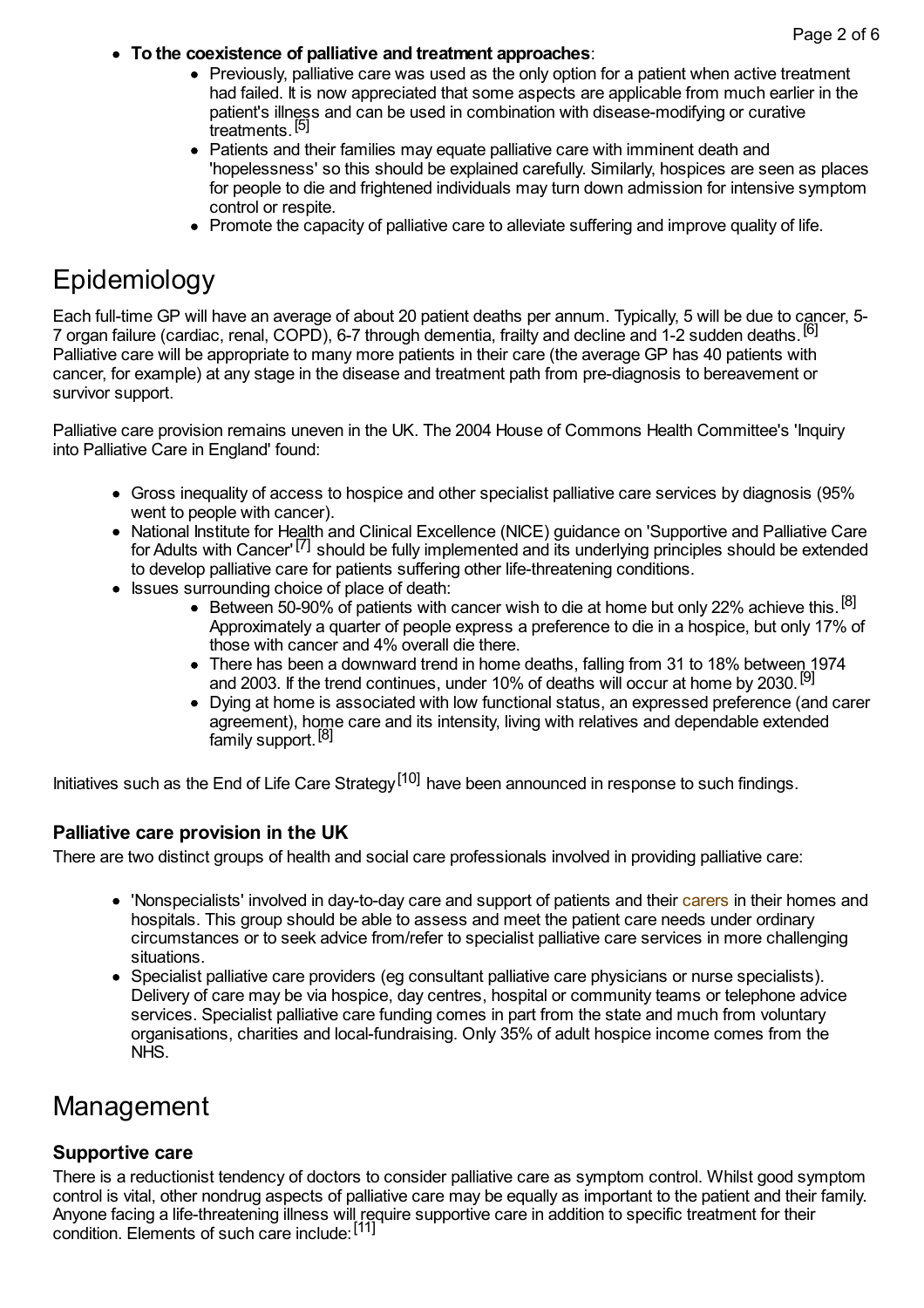- Self-help and education
- User involvement
- Information giving
- Psychological support
- Social support
- [Rehabilitation](http://www.patient.co.uk/search.asp?searchterm=REHABILITATION+MEDICINE&collections=PPsearch)
- [Complementary](http://www.patient.co.uk/search.asp?searchterm=COMPLEMENTARY+THERAPIES&collections=PPsearch) therapies
- Spiritual support
- End-of-life and bereavement care

### **Living with cancer (or other life-threatening illness)**

From a patient's perspective, common issues include:

- **Emotional adjustments** psychological issues surrounding diagnosis, impact of disease and treatment, effect on relationships, 'getting back to normal' after treatment and worries about recurrence and the future are very common. Help may include support groups, counselling, stress management and relaxation courses.
- **Communication** patients and their families often find it difficult to talk openly about their feelings surrounding illness and may individually or collectively seek help or an outsider to listen. Particular difficulties may be experienced talking to children about illness.
- **Symptoms and side-effects of disease/treatment** palliative care has traditionally concentrated on managing disease symptoms; it can also help patients cope with side-effects of treatment such as chemotherapy or radiotherapy.
- **Sex and sexuality** sexual problems are common, often due to direct effects of the disease or its treatment, fatigue, anxiety or depression, altered body image and loss of self-esteem. Issues of fertility may also be important.
- way til<sup>12</sup>] 100,000 people of working age are diagnosed with cancer in the UK every year. Many fail to get appropriate advice and support to help them remain or return to work.
- **Dietaryadvice** loss of appetite, weight loss and the desire for good nutrition are all common.
- **Travelling** this can become more complicated and patients may need help with practical matters such as assessing fitness to travel, advice on taking medications and seeking medical help abroad, and problems obtaining travel insurance.
- **Mortgages, pensions, loans and insurance** developing a life-threatening illness usually impacts on one's financial position and help may be required to navigate financial services, whether claiming on previously held insurance policies or covering outstanding mortgage or loan payments. Having had such an illness, obtaining cover in the future may also be more problematic.
- **Financial support** money concerns can often become very pressing and help can come from government [benefits](http://www.patient.co.uk/search.asp?searchterm=SUPPORT+AND+WELFARE&collections=PPsearch) or charitable grants.

### **Best practice in community palliative care**

Good primary care is about caring for individuals from 'cradle to grave'. Providing good palliative care to individuals in the community can be one of the more demanding but ultimately satisfying parts of a GP's job. The multidisciplinary team can be large and, most often, the district nurses are the key players in orchestrating services around an individual's changing needs. In addition to the standard primary healthcare team, specialist community palliative care teams' input may be sought - services may include hospice at home, respite admissions, Macmillan nurse specialists, Marie Curie nursing and day centres. However, the 'team' may be even broader encompassing:

- Informal carers (family, friends, neighbours, volunteers)
- Privately provided nurses or carers assisting the family
- Voluntary organisations and patient groups (may be accessed via the internet or local centres, where available, providing information and support)
- Counsellors, therapists (art and music therapy are used widely in palliative care), psychologists and psychiatrists (some may specialise in palliative care, eg psycho-oncologists  $\left[13\right]$ )
- Dieticians, occupational and speech therapists
- Complementary therapists (eq massage, [acupuncture](http://www.patient.co.uk/search.asp?searchterm=ACUPUNCTURE&collections=PPsearch))
- Religious and spiritual care workers
- Social workers and benefit advisers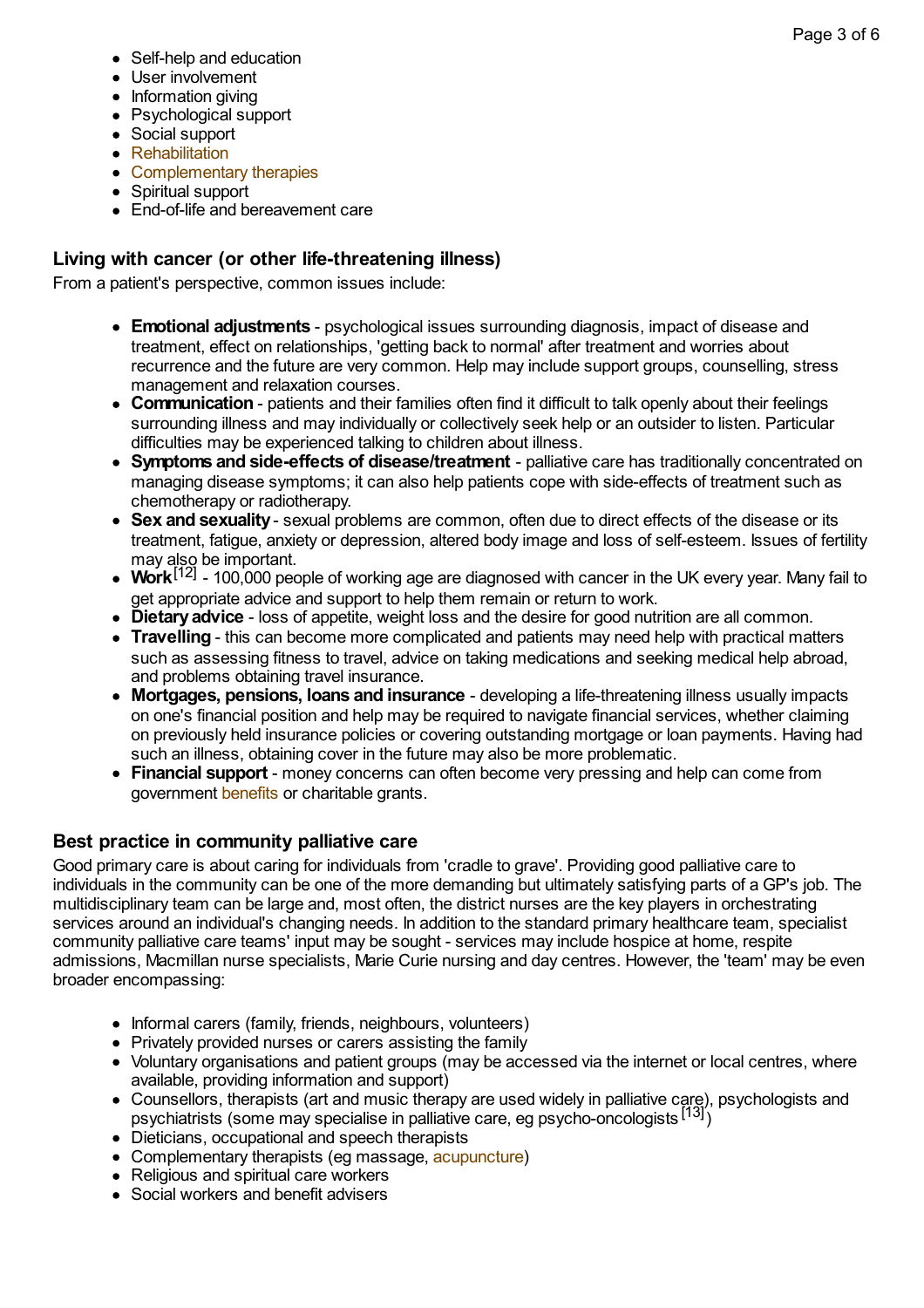Guidance to improve community palliative care has come from a number of sources over the last decade, including NICE<sup>[7]</sup> and the Gold Standards Framework.<sup>[14]</sup> Key messages include:

- Patients with palliative care needs are identified using common criteria and management plans instituted after discussion with the multidisciplinary team.
- Regular assessment of patients and carers using validated assessment tools.
- Anticipated needs should be planned for.
- Patient and carer needs are communicated within the team and to specialist colleagues, where appropriate.
- Preferred place of care and death are openly discussed and noted and measures made to facilitate an individual's preferences where possible.
- There should be a named person within the primary care team to co-ordinate care.
- Relevant information should be available to out-of-hours carers, and drugs that may be needed should be left in the home.
- Care in the dying phase should follow a protocol, such as the Liverpool Care Pathway (LCP) for the Using patient, <sup>[15]</sup> to ensure that no aspect is overlooked.
- Carers should be involved, educated and supported to care for their loved ones in the ways they choose. Information is critical - whether medical, financial or on [bereavement](http://www.patient.co.uk/search.asp?searchterm=BEREAVEMENT+SUPPORT&collections=PPsearch) support.
- Audit, reflective practice, developing practice protocols, etc. are encouraged in order to promote individual and organisational development.

Implementation has been variable and further work is needed to assess direct impact on patients and carers. [16] Similarly, a recent Cochrane Review pointed out that whilst end-of-life care pathways (such as the LCP) are routinely used around the world, there have been few systematic studies providing good supportive evidence. [17]

The Qualities and Outcomes Framework (QOF) for 2009-2010 has also included two indicators for palliative care (each worth 3 points) requiring a practice to have: [18]

- Acomplete register of all patients in need of palliative care or support, irrespective of age.
- Regular (at least 3-monthly) multidisciplinary case review meetings where all patients on the palliative care register are discussed.

### **Spiritual care**

When confronted with serious illness, spiritual needs become more important and patients and carers consistently attach more importance to spiritual wellbeing than doctors. Providing spiritual care in a secular society is challenging, particularly to doctors and nurses trained in a biomedical model, who may feel out of their depth when confronted by spiritual needs. Most healthcare professionals have received no training in spiritual care - we find it difficult because it requires us to shift from the problem-solving, solution-finding approach that we apply to the rest of our jobs.

Spirituality is difficult to define but relates to the need we all have to make sense of the world and our experience of it. The 'soul' or 'spirit' creates internal resources that can sustain, motivate and transform an individual's experience of life. Acommon misunderstanding is that spirituality and religion are synonymous. Religion is actually a belief system linked to rituals and practices that may help some people to better spiritual understanding. Spiritual needs common to all are the need for love and meaning. Kindness, compassion and deep listening are the core skills for providing spiritual care and are those most appreciated by patients and their families.

## **Self-care** [19]

Providing palliative care can be very demanding, particularly when it involves: <sup>[20]</sup>

- Complex needs
- Multiple visits
- Insufficient time or resources
- Challenging symptoms
- Lack of open communication about disease and prognosis

In order to provide good palliative care, we need to care for ourselves and our colleagues. Astudy of some American primary care doctors showed that their main methods for sustaining wellbeing were: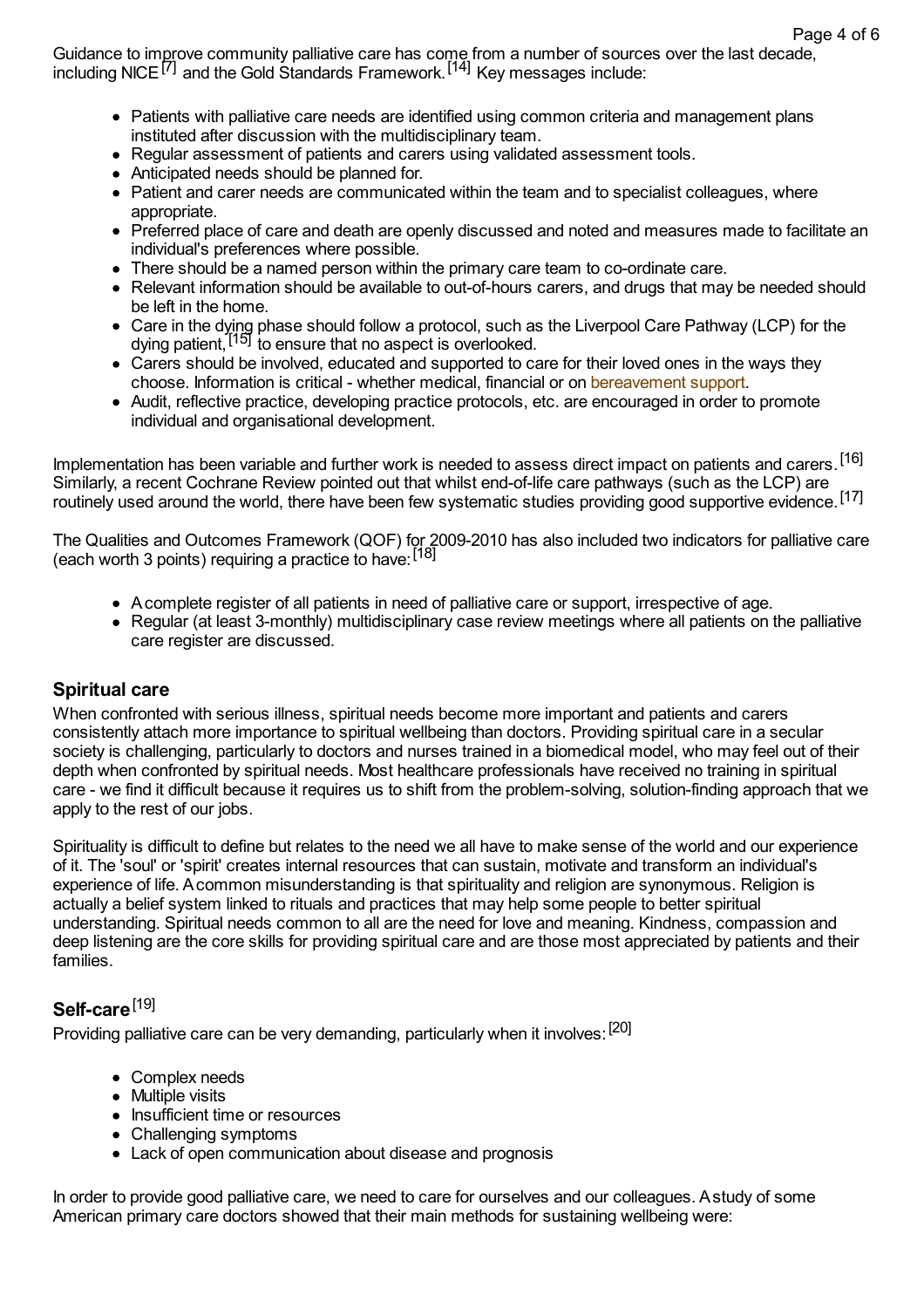- Time with friends and family
- Religious or spiritual activity
- Self-care
- Finding meaning in work but also setting boundaries around it
- A positive-thinking outlook

It is also important to ensure that support is available within the practice team or from another professional when things are difficult. Deeper emotional insight into our practice can be fostered by personal development work, coaching, mentoring, Balint or other support groups.

# Further reading & references

- [Treatment](http://www.gmc-uk.org/End_of_life.pdf_32486688.pdf) and care towards the end of life: good practice in decision making; General Medical Council, May 2010
- wIPADS Advance Care Planning; Palliative Care in Wales
- Marie Curie Cancer Care: Delivering Choice programme: Nationwide programmes to support patient choice to die at home
- Caring for someone who is terminally ill, Directgov
- Sue [Ryder](http://www.sueryder.org)
- [Macmillan](http://www.macmillan.org.uk/) Cancer Support
- Cruse Bereavement Care
- Dame Cicely Saunders OM; Daily Telegraph Obituary
- Cancer [counselling](http://www.cancercounselling.org.uk/) trust
- The Balint [Society-](http://www.balint.co.uk/about_us/balint_groups.html) Balint groups; The aim of the Society is to help general practitioners towards a better understanding of the emotional content of the doctor-patient relationship.
- [Maggie's](http://www.maggiescentres.org/maggies/maggiescentres/home/home.html); UK centres supporting cancer sufferers and their families; usually situated close to major treatment centres
- 1. Clark D; From margins to centre: a review of the history of palliative care in cancer. Lancet Oncol. 2007 May;8(5):430-8.
- 2. National Council for [Palliative](http://www.ncpc.org.uk) Care (NCPC)
- 3. WHO Definition of Palliative Care: World Health Organization
- 4. [Illman](http://www.ncbi.nlm.nih.gov/entrez/query.fcgi?cmd=Retrieve&db=PubMed&dopt=Abstract&list_uids=12359850) J; U.K. initiative aims to broaden definition of palliative care. J Natl Cancer Inst. 2002 Oct 2;94(19):1431.
- 5. [Meghani](http://www.ncbi.nlm.nih.gov/entrez/query.fcgi?cmd=Retrieve&db=PubMed&dopt=Abstract&list_uids=15056328) SH; Aconcept analysis of palliative care in the United States. J Adv Nurs. 2004 Apr;46(2):152-61.
- 6. [Thomas](http://www.goldstandardsframework.org.uk/cd-content/uploads/files/Library%2C Tools %26 resources/ABC Palliative Care.pdf) K; Community Palliative Care, ABC Palliative Care
- 7. [Supportive](http://www.nice.org.uk/page.aspx?o=110005) and palliative care: NICE (2004)
- 8. Munday D, Dale J, Murray S; Choice and place of death: individual preferences, uncertainty, and the availability of care. JR Soc Med. 2007 May;100(5):211-5.
- 9. Gomes [B,Higginson](http://www.ncbi.nlm.nih.gov/entrez/query.fcgi?cmd=Retrieve&db=PubMed&dopt=Abstract&list_uids=18216075) IJ; Where people die (1974--2030): past trends, future projections and implications Palliat Med. 2008 Jan;22(1):33-41.
- 10. The National End of Life Care [Programme](http://webarchive.nationalarchives.gov.uk/+/www.dh.gov.uk/en/Healthcare/IntegratedCare/Endoflifecare/DH_086083), Dept of Health, 2009
- 11. Palliative Care [Explained](http://www.ncpc.org.uk/palliative_care.html); National Council for Palliative Care (NCPC)
- 12. Policy and research about work and cancer; Macmillan Cancer Support
- 13. Chahl P, Bond A; 'I'm sorry but you've got cancer': the role of psycho-oncology. Br J Hosp Med (Lond). 2009 Sep;70(9):514-7.
- 14. Gold Standards Framework: Improving [CommunityCare](http://www.goldstandardsframework.org.uk)
- 15. Liverpool Care [Pathwayfor](http://www.mcpcil.org.uk/mcpcil/liverpool-care-pathway/) the Dying Patient (LCP), The Marie Curie Palliative Care Institute, Liverpool
- 16. Shaw KL, Clifford C, Thomas K, et al; Improving end-of-life care: a critical review of the Gold Standards Framework in Palliat Med. 2010 Feb 15.
- 17. Chan R, [Webster](http://www.ncbi.nlm.nih.gov/entrez/query.fcgi?cmd=Retrieve&db=PubMed&dopt=Abstract&list_uids=20091660) J; End-of-life care pathways for improving outcomes in caring for the dying. Cochrane Database Syst Rev. 2010 Jan 20;(1):CD008006.
- 18. [Department](http://www.dh.gov.uk/en/Policyandguidance/Organisationpolicy/Primarycare/Primarycarecontracting/QOF/index.htm) of Health; Quality and Outcomes Framework (QOF)
- 19. [YameyG,](http://www.ncbi.nlm.nih.gov/entrez/query.fcgi?cmd=Retrieve&db=PubMed&dopt=Abstract&list_uids=11157513) Wilkes M; Promoting wellbeing among doctors. BMJ. 2001 Feb 3;322(7281):252-3.
- 20. Wheatley VJ, Baker JI; "Please, I want to go home": ethical issues raised when considering choice of place of care in palliative care. Postgrad Med J. 2007 Oct;83(984):643-8.

**Disclaimer:** This article is for information only and should not be used for the diagnosis or treatment of medical conditions. EMIS has used all reasonable care in compiling the information but make no warranty as to its accuracy. Consult a doctor or other health care professional for diagnosis and treatment of medical conditions. For details see our [conditions.](http://www.patient.co.uk/disclaimer.asp)

| <b>Original Author:</b><br>Dr Chloe Borton | Current Version:<br>Dr Chloe Borton |        |
|--------------------------------------------|-------------------------------------|--------|
| Last Checked:<br>16/07/2010                | Document ID:<br>7213(6)             | © EMIS |